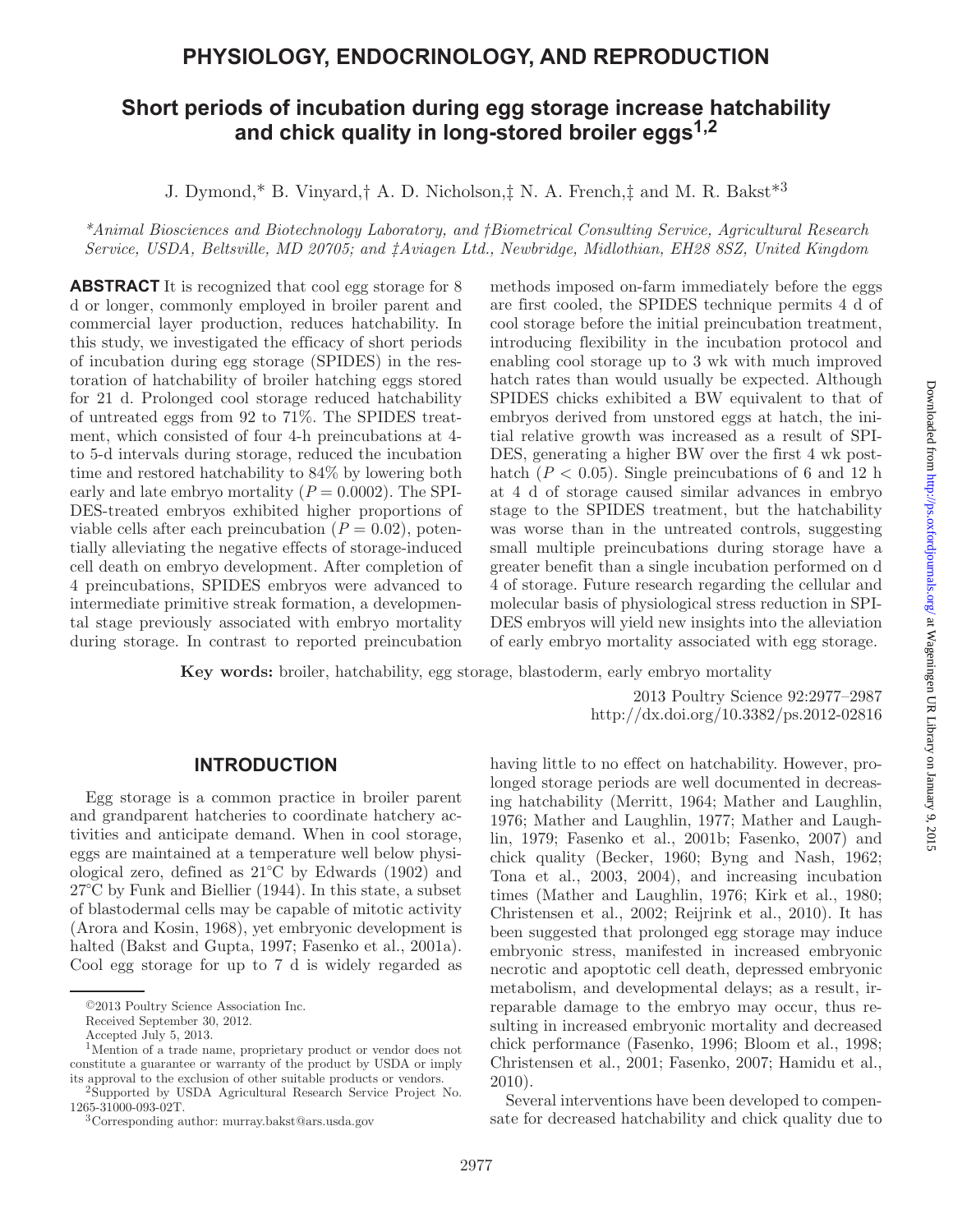prolonged storage. Early observations that preincubating eggs before storage increased hatchability (Kosin, 1956; Kan et al., 1962; Coleman and Siegel, 1966) were later expanded upon by the observation that older hens tended to produce more developmentally advanced embryos at oviposition that were more resistant to storage than less developed embryos (Mather and Laughlin, 1979; Fasenko et al., 1992). The ability of the slightly developmentally advanced embryo to resist storageinduced effects is proposed to be at least partially due to the increase in total cell number and maintenance of the developmental plasticity of the pregastrulation embryo, thus providing a larger reservoir of available cells to compensate for increased cell death induced by prolonged storage (Hamburger and Hamilton, 1951; Eyal-Giladi and Kochav, 1976; Bloom et al., 1998; Fasenko et al., 2001a; Hamidu et al., 2011). Further work by Fasenko and colleagues revealed that advancing embryos to complete hypoblast formation via a single preincubation (**PI**) before egg storage restored hatchability to varying degrees over a 14-d storage period (Fasenko et al., 2001a,b). However, in commercial settings, eggs frequently must be stored at the commercial farm for several days before transport to a hatchery, and an immediate PI following collection is rarely feasible. A PI delivered during the storage period is preferable.

In this study, we expanded upon a technique introduced by Meir and Ar (1998) that consisted of several short PI delivered after an initial storage period. We have adapted this scheme in a regimen named **SPI-DES** (short periods of incubation during egg storage), to include four 4-h PI delivered at 4- to 5-d intervals during 21 d of storage (Dymond et al., 2012). The SPI-DES treatment reported here was employed because it gave the best restoration of hatchability in a series of trials investigating the optimal frequency and duration of the PI treatments (French et al., 2011; Nicholson et al., 2011). Preliminary commercial trials have since been successfully carried out using SPIDES (Nicholson et al., 2012). In this manuscript, we describe the developmental ramifications of the SPIDES treatment, as well as its effect on hatchability and chick quality.

## **MATERIALS AND METHODS**

# *Experimental Design*

Ross 308 eggs were obtained from a commercial broiler parent stock farm with breeders maintained under standard husbandry conditions. Three independent trials were conducted using eggs produced by 35-, 36-, and 33-wk-old flocks that were used in trials 1 (December 2011 to January 2012), 2 (January to February 2012), and 3 (April to May 2012), respectively. Hens were mated naturally with a male:female ratio of 1:10. The number of eggs/chicks used in each trial is listed in Table 1.

# *Egg Requisition, Transport, and Storage*

The eggs were stored on farm for approximately 2 d postoviposition in a 16°C cool room at 75% RH. They were then placed in egg cartons, and transported (about 10–12 h) to the Beltsville Agricultural Research Center (**BARC**) hatchery in a temperature-controlled vehicle. To monitor possible blastoderm development during transport to BARC hatchery, in trial 3 a random subset of 30 embryos was examined before transport and the developmental stage of the blastoderm was determined according to the staging method of Eyal-Giladi and Kochav (**EGK**; 1976). The remaining trial 3 eggs were placed in egg cartons with TinyTag 2 thermal sensors (Gemini Data Loggers, West Sussex, UK) to monitor surface temperature throughout

**Table 1.** Sample sizes for each experiment described in the manuscript<sup>1</sup>

|                |           |            | Treatment |            |                   |                  |      |                |               |     |      |      |     |                 |
|----------------|-----------|------------|-----------|------------|-------------------|------------------|------|----------------|---------------|-----|------|------|-----|-----------------|
|                | Trait     |            | <b>IS</b> | <b>COI</b> | $_{\mathrm{NSP}}$ |                  |      |                | <b>SPIDES</b> |     |      |      |     |                 |
| Trial          |           | Pretransit |           |            | 1PI               | $2\ \mathrm{PI}$ | 3 PI | 4 PI           | 1PI           | 2PI | 3 PI | 4 PI | 6h  | 12 <sub>h</sub> |
| $\mathbf{1}$   | Staging   |            | 20        |            | 23                | 22               | 27   | 22             | 23            | 26  | 25   | 24   |     |                 |
|                | <b>BD</b> |            |           |            | 19                | 17               | 26   | 12             | 22            | 25  | 22   | 22   |     |                 |
|                | CC        |            |           |            | 9                 | 11               | 12   | $\overline{7}$ | 11            | 13  | 15   | 12   |     |                 |
|                | Hatch     |            |           | 100        | 130               |                  |      | 134            |               |     |      |      |     |                 |
| $\overline{2}$ | Staging   |            | 19        |            | 15                | 15               | 13   | 19             | 14            | 13  | 11   | 13   |     |                 |
|                | <b>BD</b> |            |           |            | 15                | 13               | 11   | 17             | 14            | 13  | 10   | 12   |     |                 |
|                | CC        |            |           |            | 10                | 11               | 7    | 11             | 10            | 10  | 8    | 10   |     |                 |
|                | Hatch     |            |           | 100        | 52                |                  |      | 53             |               |     |      |      |     |                 |
| 3              | Staging   | 30         | 25        |            | 26                | 16               | 27   | 27             | 21            | 23  | 22   | 24   | 23  | 19              |
|                | <b>BD</b> |            |           |            | 19                | 14               | 21   | 20             | 20            | 19  | 19   | 23   |     |                 |
|                | CC        |            |           |            | 11                | 10               | 9    | 9              | 15            | 10  | 9    | 11   |     |                 |
|                | Hatch     |            |           | 130        | 165               |                  |      | 155            |               |     |      | 125  | 125 |                 |
|                | $Wk$ 0    |            |           | 46         |                   |                  | 66   |                |               |     | 59   |      | 34  | 22              |
|                | Wk 4      |            |           | 45         |                   | 65               |      |                | 59            |     |      |      | 34  | 21              |

1Blank cells indicate no eggs were assigned to a given experimental class. BD: blastoderm diameter; CC: cell count; hatch: % hatch of fertile eggs; IS: initial staging; COI: control incubation, unstored controls; NSP: not treated with short periods of incubation during egg storage (SPIDES); 6 h: single 6 h preincubation (PI); 12 h: single 12 h PI. NSP PI indicates the equivalent time period at which NSP eggs were sampled relative to the PI treatment administered to SPIDES eggs; no PI was delivered to NSP eggs at any time.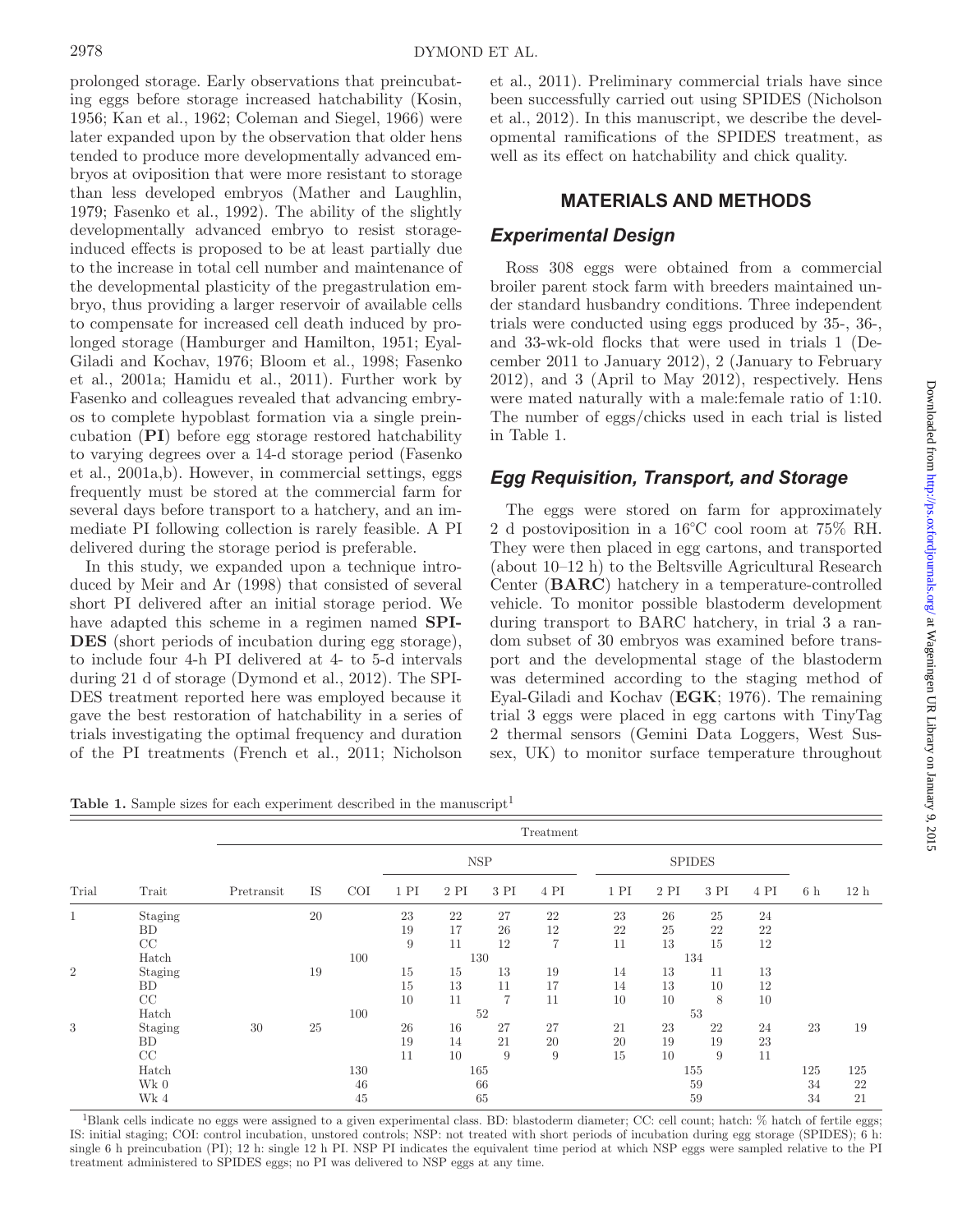transport; temperature during transit was maintained at 16 to 18°C. Upon delivery to the BARC hatchery in all trials, a random subset of embryos was staged according to the EGK staging procedure. The remaining eggs were immediately arrayed in setter trays with no space between adjacent eggs, then placed in a walk-in cool room maintained at 16°C, 75% RH, and with a total capacity of approximately 2,000 eggs. Eggs were not turned during storage.

## *Incubation Profiles and Experimental Classes*

For each trial, upon arrival at the BARC hatchery, a randomly chosen subset of eggs were designated as an initial staging (**IS**) group and analyzed to determine the developmental stage of embryos upon receipt. The remaining eggs were then randomly assigned to 1 of 3 treatment groups: control incubation (**COI**) treatment were eggs stored 4 d (postoviposition) and then incubated; non-SPIDES control eggs (**NSP**) were stored for 21 d with no PI before incubation; PI eggs (SPIDES) were treated with four 4-h PI at 37.5°C, delivered at 4- to 6-d intervals over the course of 21 d of cool storage: PI occurred on d 4, 8, 14, and 18 postoviposition in trial 1, and d 5, 9, 15, and 19 in trials 2 and 3. In the third trial, we evaluated 2 additional treatments where 6- or 12-h periods of incubation were given on d 4 postoviposition, after which the eggs were returned to cool storage and set at 21 d postoviposition. For each treatment, setter trays were transferred from the cool room directly to the center of a 37.5°C incubator with a total capacity of 4,224 eggs on 32 trays, each of which accommodates 114 eggs (Buckeye Incubator Company USA, Lenexa, KS) at  $60\%$  humidity;  $CO<sub>2</sub>$  levels were not monitored. No equilibration period was provided when transitioning between cool storage and the incubator. Up to 4 setter trays were present in the incubator, depending on the treatment; no additional trays were present in the incubator. After each PI, eggs were immediately returned to the cool room. A subset of eggs was removed 24 h following each PI and embryos were isolated and characterized as below. Internal egg temperature was measured immediately upon arrival at the BARC hatchery through incubation to hatch by inserting a TinyTag 2 sensor (Gemini Data Loggers, West Sussex, UK) into an egg's interior through a 2-mm hole, which was then sealed with parafilm; a minimum of 2 sensors was used for each treatment group. Eggs used for temperature monitoring failed to hatch and were discarded at the completion of the study.

On d 21 postoviposition, all eggs were transferred to the incubator under identical conditions used for PI. Eggs were candled at 10 d of incubation: clear eggs were opened and the germinal disc region identified as being unfertilized or fertilized with a dead embryo; dead embryos were identified as early mortalities. After 19 d of incubation, eggs were transferred to a hatcher Downloaded from http://ps.oxfordjournals.org/ at Wageningen UR Library on January 9, 2015 Downloaded from <http://ps.oxfordjournals.org/> at Wageningen UR Library on January 9, 2015

(Buckeye Incubator Company USA, Lenexa, KS) with a total capacity of 1,000 eggs, maintained at 37°C drybulb and 29.5°C wet-bulb temperature. Beginning 12 h before the predicted hatch time of 504 h (492 h incubation, excluding any PI), the hatcher was monitored every 2 h. Chicks were removed from the hatcher only when completely dry and were weighed at that time; time of hatch was recorded at the time of weighing and thus is an estimate, up to several hours after the actual hatch time depending on the rate at which each chick dried. Chicks were euthanized immediately following weighing. The hatch was concluded 48 h after the predicted hatch time of 504 h (552 h incubation, excluding any PI); eggs that had failed to hatch were opened to classify as unfertilized or late mortalities. Hatchability of fertile eggs was calculated. In trial 3, hatched chicks were divided into 2 groups: those to be euthanized for body composition analysis by dual energy x-ray absorptiometry (**DEXA**; Mitchell et al., 1997), and those to be retained for 4 wk for growth analysis and DEXA analysis 24 d posthatch. Upon weighing, retained chicks were immediately placed into a battery brooder at a density of 10 chicks per pen. This density was maintained for the first week then lowered to 6 chicks per pen for the second week posthatch, and finally to 4 chicks per pen for the remaining weeks of the trial. Chicks from each treatment were randomly assigned different pens; sex was not determined. The temperature of the brooder was maintained at 35°C for the first week, then reduced by approximately 5°C per week for each remaining week of the trial. Chicks were fed ad libitum from immediately after hatch and acclimated from a 24L:0D to a 16L:8D regimen over the course of 1 wk, then maintained on a 16L:8D schedule. Chicks were fed a commercially produced corn soy diet (11.7 MJ of ME/kg, 19% protein). Each chick was tagged at hatch with a specific identifier and weighed on a weekly basis. No vaccines were administered.

The experimental design was approved by the Beltsville Area Animal Care and Use Committee.

### *Determination of Embryonic Characteristics*

Embryos were isolated as described in Gupta and Bakst (1993). Briefly, albumen was removed from the yolk and a filter ring was positioned firmly on the perivitelline layer (**PL**) such that the blastoderm was centered in the ring. The PL was then cut around the outside perimeter of the ring and lifted off the yolk, the ring supporting the PL. The ring, PL, and blastoderm were transferred to a shallow dish of PBS. Using a stereomicroscope (Nikon SMZ1500, Melville, NY), the blastoderm was dissected free of the accompanying yolk and PL, and classified by its stage of development according to EGK or Hamburger Hamilton (**HH**; 1951). Embryo diameters were measured along the longest axis using NIS-Elements digital image analysis software (Nikon). Measurements of embryos at or below stage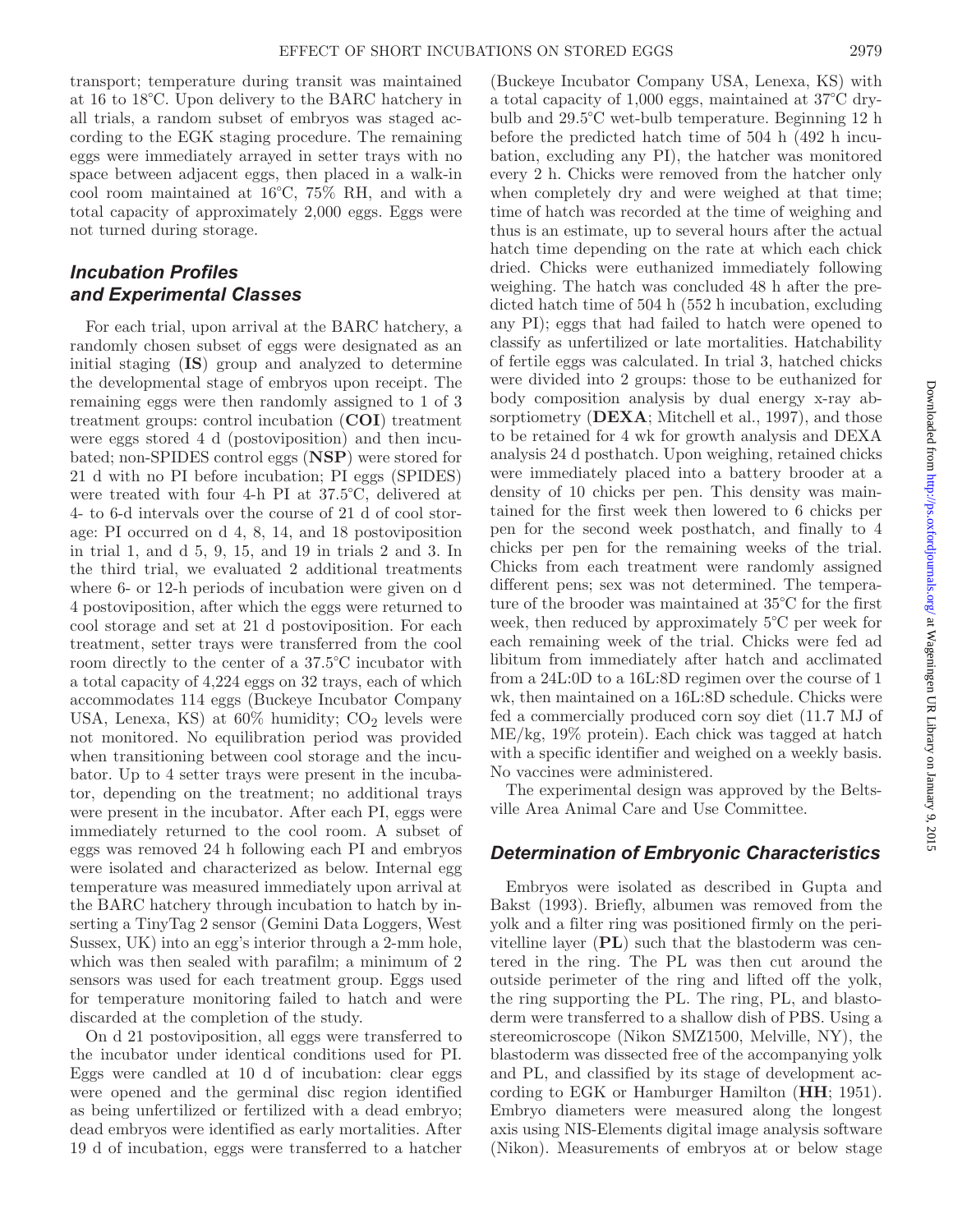(**st**) XIV (EGK) included the area opaca; measurements of embryos at st 2 (HH) and above only included the embryo proper and excluded extraembryonic tissue.

Total blastodermal cell numbers and viable cell counts were determined exclusively in intact embryos isolated for embryonic staging; partial or torn embryos were discarded. Cell numbers and viability were determined as follows: approximately 10 intact embryos isolated after a given treatment were individually dissociated by incubation in 0.0006% trypsin and 0.02% EDTA for 5 min at 37°C; cells were then dispersed by aspirating with a micropipette; trypsin was neutralized by addition of newborn calf serum to a final concentration of  $0.5 \times$ ; dissociated cells were stained with  $4 \mu M$ calcein and 4  $\mu$ *M* ethidium bromide using the Live/ Dead Viability/Cytotoxicity Cell Kit (Life Technologies, Grand Island, NY), loaded onto a hemocytometer, and visualized by fluorescence microscopy (Zeiss Axioskop, Jena, Germany); green cells were recorded as viable, red cells as dead, and both categories were summed to determine the total cell number.

#### *DEXA Analysis*

A DEXA analysis was performed with a GE Lunar model 7635 (Waukesha, WI). Chicken carcasses were placed on their dorsal side on the scanner bed; up to forty 1-d-old chicks and six 4-wk-old birds were placed on the scanner bed at once; feathers were not removed from the birds before scanning. Analysis was performed using the small animal setting of the manufacturer's software, and data obtained were bone mineral content (g), bone mineral density  $(g/cm^3)$ , fat (g), and lean mass (g). Total tissue mass for the determination of fat, lean, and bone proportion was determined by adding fat, lean, and bone content.

### *Statistical Analysis*

All characteristics measured in this study were modeled using generalized linear mixed-effects ANOVA models (**GLMM**; Gbur et al., 2012; Stroup, 2012), using the appropriate statistical distribution to directly and accurately model each characteristic without transforming data values to approximate normality. Percentages or proportions calculated as the number of one specific outcome observed out of a total number of events, such as proportion of viable cells, percentage of hatched eggs, percentage of clears, and percentage of late mortalities, were modeled using a binomial distribution. The DEXA-inferred body composition proportions of bone, fat, or lean were modeled using a beta distribution. The large counts of total cells, naturally exhibiting a skewed distribution of data values, were modeled using a lognormal distribution.

Characteristics whose observed values range from very near zero to very large positive values, such as number of hours until 50% of the eggs hatched or DEXA-inferred bone mineral content, bone mineral density, fat, and lean were modeled using a gamma distribution, with typically skewed distributions with small variance when the mean is closer to zero and more symmetric distributions with larger variance when the mean increases away from zero. Similarly, proportion (i.e., binomial or beta-distributed) data exhibit larger variances when the treatment's mean proportion falls in the middle of the 0 to 100% range, with the variances becoming smaller as the mean proportion approaches either 0 or 100%. The asymmetric shape of these nonnormal distributions renders inaccurate the typical practice of reporting the mean proportion  $\pm$  SE, whether graphically or in tabular form. Instead, 95% CI were reported for each estimated treatment mean; CI can be accurately and readily obtained, regardless of the distribution of the data; intervals will be asymmetric when appropriate, with lower and upper limits always within the range of the distribution (e.g., 0 to 100% for binomial or beta distributions).

Pairwise comparisons of treatment means, using letters to indicate statistically different means, rely heavily on normal distribution theory and are not accurately or universally applicable to all distributions used in GLMM. For purposes of consistency, no pairwise comparisons are reported; rather, treatment mean comparisons were inferred by examination of CI.

The collection of eggs receiving a specific incubation treatment during a trial was a large-sized experimental unit. Each egg, embryo, and chick were small-sized experimental units. Regardless of data distribution, the experimental units were specified as random effects, in the structure appropriate for the ANOVA model of each characteristic. When repeated measures of a characteristic were recorded on the same experimental unit, correlation often existed among these measurements. Weekly chick BW, at hatch to 4 wk, was modeled using a first-order auto-regressive among-weeks covariance structure. Similarly, within-chick correlation among weekly relative growth values was modeled allowing a unique covariance for each pair of weeks, with the covariance matrix having no specific structure. When measures are taken on different, independent experimental units, the among-replicates, within-treatment variability can have a different magnitude for different treatments. Models specify groups of treatments such that all treatments in the same group exhibit similar amongreplicates variability. These variance groups were specified for estimating blastoderm diameter means for each embryonic stage and incubation treatment and for estimating embryonic stage at each PI treatment.

For each trial and treatment, the hours required to attain 50% hatched eggs was estimated by fitting a probit regression model to number hatched of the total number of eggs onto hours of incubation. Subsequently, a GLMM ANOVA was fit to these hour data using a gamma distribution, to obtain estimates of treatment means and CI. A GLMM analysis of covariance (AN-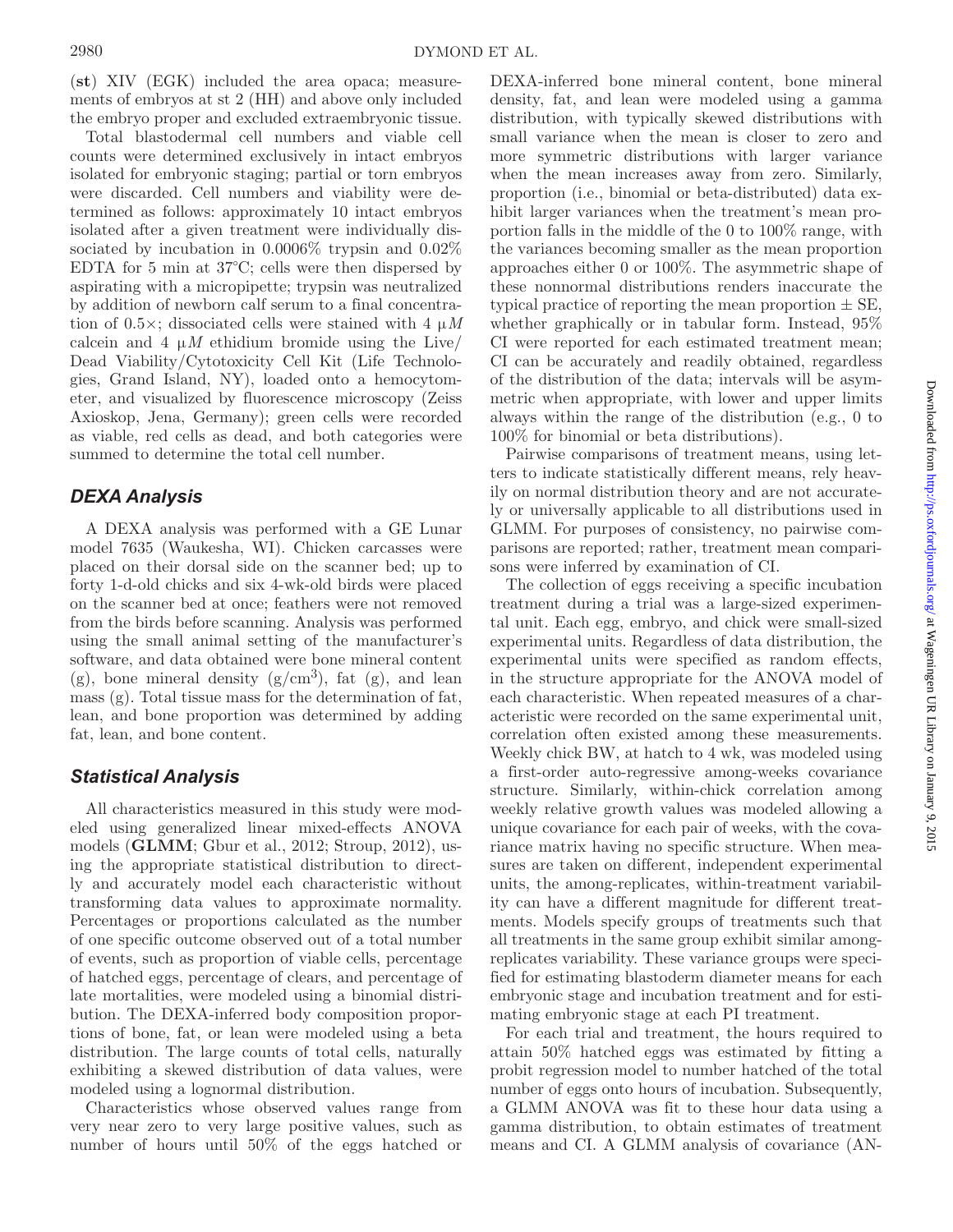Table 2. Thermal profile of control and treated eggs, and resulting developmental progression<sup>1</sup>

|                 |                                          |                 | Average time (h) above |      |                 |                               |              |  |
|-----------------|------------------------------------------|-----------------|------------------------|------|-----------------|-------------------------------|--------------|--|
| Treatment       | Total 37°C PI time<br>during storage (h) | $>21^{\circ}$ C |                        |      | $>37^{\circ}$ C | Average stage after treatment |              |  |
| <b>IS</b>       |                                          | 0.0             |                        | 0.0  |                 | EGK 10.5                      | (10.3, 10.7) |  |
| <b>NSP</b>      |                                          | 0.0             |                        | 0.0  |                 | EGK 10.4                      | (10.2, 10.5) |  |
| <b>SPIDES</b>   | 16                                       | 25.1            | (21.7, 28.4)           | 6.4  | (5.2, 7.7)      | HH <sub>3</sub>               | (2.8, 3.3)   |  |
| 6h              |                                          | 8.5             | (3.7, 13.2)            | 5.2  | (3.5, 6.9)      | EGK 14                        | (13.6, 14.3) |  |
| 12 <sub>h</sub> | 12                                       | 14.1            | (9.3, 18.8)            | 10.1 | (8.4, 11.9)     | HH 3.5                        | (3.1, 3.8)   |  |

<sup>1</sup>The average total time (h) experienced by each egg with a thermal sensor above physiological zero  $(21^{\circ}\text{C})$  and standard incubation temperature (37°C). The average stage resulting from the treatments are indicated: EGK (Eyal-Giladi and Kochav, 1976) and HH (Hamburger and Hamilton, 1951). The 95% CI lower and upper limits are shown in parentheses. NSP: not treated with short periods of incubation during egg storage (SPIDES); 6 h: single 6 h preincubation (PI); 12 h: single 12 h PI; IS: initial staging.

COVA) was fit to estimate and compare among SPI-DES, NSP, and single-PI treatments, the rate of change in embryonic stage in relation to the number of PI.

Data from single PI treatments, although observed in only one of the 3 trials, were included in the ANOVA models, with the assumption that had these treatments been replicated, the among-replicate variability would have been similar to that observed for the treatments observed in all 3 trials. Any characteristic without mention of a specific distribution was modeled using a normal distribution. A 95% level of significance ( $\alpha = 0.05$ ) was used for all hypothesis tests and CI. All statistical analysis was performed using SAS PROC GLIMMIX (SAS Institute Inc., 2011).

#### **RESULTS AND DISCUSSION**

### *Thermal Profile of Stored and Treated Eggs and Embryonic Developmental Progression*

To determine the cumulative effect of each treatment, internal egg temperature was monitored during cool storage, PI, and the final incubation to hatch; a representative thermal profile of a 4-h SPIDES PI is shown in Figure 1. We speculated the warming and cooling profiles of the eggs used in this study would reflect developmental progression of the embryos. Blasto-



**Figure 1.** Representative thermal profile of a 4-h short periods of incubation during egg storage (SPIDES) preincubation as measured by a TinyTag thermal sensor (Gemini Data Loggers, West Sussex, UK). Temperature readings were recorded every 4 min.

derms staged upon receipt at the BARC hatchery (initial stage; Table 2) were on average st 10.5 (EGK), the stage expected at oviposition (Eyal-Giladi and Kochav, 1976). Eggs obtained in trial 3 were maintained at 17°C  $\pm$  1°C throughout transit. The initial stage of embryos in trial 3 did not differ from the blastoderms examined before shipment to BARC hatchery in the same trial.

Whereas the NSP eggs showed no developmental advancement through the storage period (Figure 2A, Table 2), the SPIDES and 12 h treatments resulted in developmental advancement to st 3 (HH) and st 3.5 (HH), respectively (*P* < 0.0001; Table 2), characterized by formation of an intermediate primitive streak (Table 2; Hamburger and Hamilton, 1951). Embryos subjected to a single 6-h PI treatment were advanced to st XIV (EGK), at which hypoblast formation is complete and a bridge is formed between the hypoblast and area opaca (Eyal-Giladi and Kochav, 1976). The relationship between stage progression and number of PI in SPIDES embryos or total incubation time in 6- and 12-h embryos (single PI) was highly linear (both *P* < 0.0001).

A slight discrepancy exists between total time at the standard incubation temperature of 37.5°C and observed developmental stage compared with that predicted by Hamburger and Hamilton (1951): progression to st 3 (HH) generally requires 12 to 13 h. However, both SPIDES and 12 h embryos reached an average st 3 (HH) with a total of 6.4 and 10.1 h internal egg temperature at 37.5°C, respectively. If the total time above physiological zero (21°C; Edwards, 1902) is considered, SPIDES embryos exceeded the 12-h treatment embryos by an average of 11 h due to the multiple cycles of heating and cooling, as opposed to the single heating and cooling cycle during the 12-h incubation. Thus, it is likely a combination of time at near-incubation temperatures and total time above physiological zero that determines the degree of developmental progression.

#### *Embryo Characteristics*

To determine the effects of the different egg storage treatments and their respective developmental progression on embryo characteristics, we examined blastoderm diameter, total cell number, and proportion of viable cells. Blastoderm diameter showed a strong over-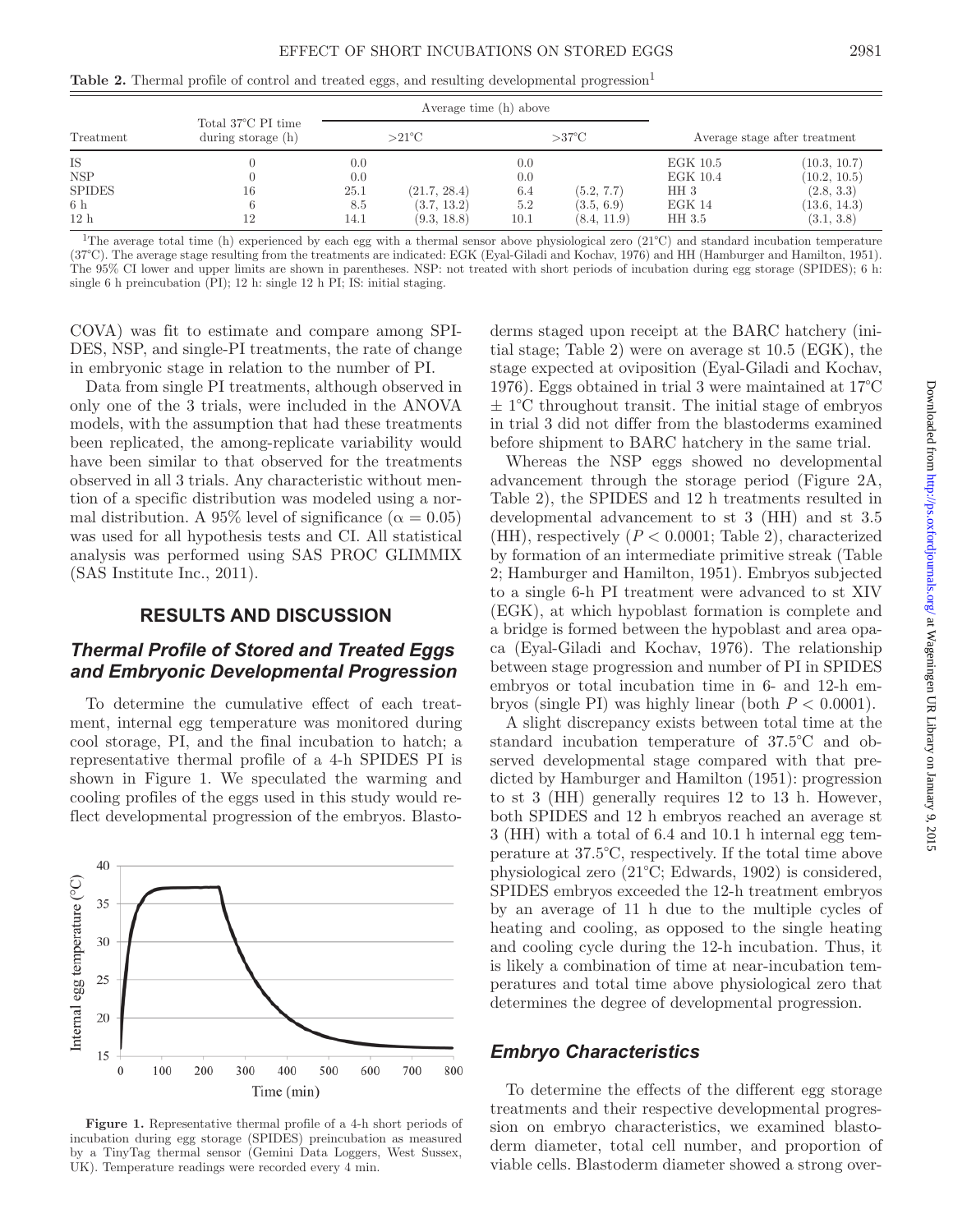

**Figure 2.** Embryo characteristics are influenced by short periods of incubation during egg storage (SPIDES) treatment. A) Stage progression in SPIDES (dashed line) and NSP embryos (solid line) after each of 4 preincubation (PI) or equivalent lengths of cool storage. B) Blastoderm diameter as a function of embryonic stage for all treatments. C) Total cell number in blastoderms in NSP (diamond) and SPIDES (circle) embryos over the course of 4 PI. D) The proportion of viable blastoderm cells in NSP (diamond) and SPIDES (circle) embryos over the course of 4 PI. Roman numerals in A and B indicate EYG stages (Eyal-Giladi and Kochav, 1976); Arabic numerals indicate HH stages (Hamburger and Hamilton, 1951). Error bars represent the 95% CI. PI: preincubation; NSP: non-SPIDES; S: SPIDES.

all stage effect  $(P < 0.0001)$ . Diameter was relatively stable across st X-XIV (EGK), showed a reduction at st 2 (HH) due to a shift in measurements to include only the embryo proper and not extraembryonic tissue, then subsequent gradual increase in later stages (Figure 2B). The effect of treatment on embryo diameter was minor and inconsistent with multiple treatments sporadically giving rise to a significant change in diameter of the same stage embryos, suggesting these differences may be of little biological relevance.

In agreement with previously reported results suggesting limited mitotic activity may restore lost embryonic cells during storage (Arora and Kosin, 1968; Bakst and Akuffo, 2002; Bakst et al., 2012), the total number of blastodermal cells continued to decrease through the duration of storage in NSP embryos, yet appeared to stabilize between 14 to 18 d postoviposition (Figure 2C). The SPIDES treatment increased the total number of cells after each PI, although the overall treatment effect did not reach significance  $(P = 0.06)$ ; the effect was most pronounced following PI 3 and 4 when embryos exhibited the highest level of developmental progression (Figure 2C). Cell viability exhibited a significant overall treatment effect  $(P = 0.02)$  between SPIDES and NSP treatments, with cell viability increasing following each SPIDES PI treatment relative to NSP (Figure 2D). The increase in the number of viable cells following each PI suggests the SPIDES treatment most likely reduces storage-induced cell death, either via advancement of the embryo through the developmental progression or an overall increase in viable cells at any given developmental stage.

### *Hatchability Characteristics*

Control, unstored embryos (COI) were stored only 4 d, and then incubated to hatch. These eggs exhibited a hatch rate of 92% and low early and late embryonic mortality (Table 3). In contrast, NSP eggs, stored for 21 d, showed a decreased hatch rate of 71%. This was partially rescued by the SPIDES treatment, restoring the hatch rate to 84% (Table 3). The 6- and 12-h PI were detrimental to hatchability, greatly increasing early embryonic mortality (Table 3). The overall treat-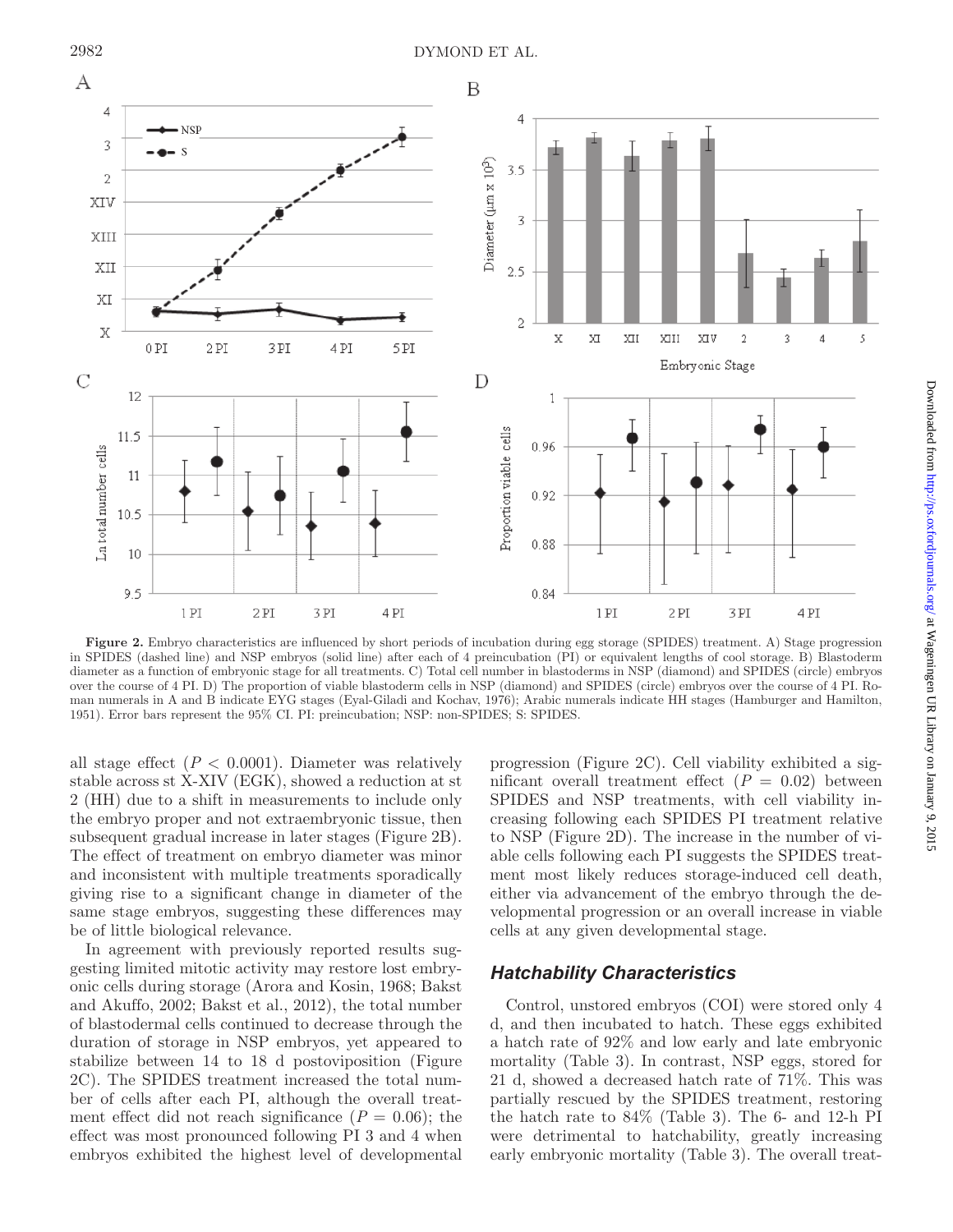**Table 3.** Hatchability characteristics of short periods of incubation during egg storage (SPIDES), 6 h preincubation (PI), 12 h PI, and nontreated controls<sup>1</sup>

| Treatment       | Hatchability $(\%)$ |          |    | Early mortality $(\%)$ |    | Late mortality $(\%)$ | Incubation time (h) |            |  |
|-----------------|---------------------|----------|----|------------------------|----|-----------------------|---------------------|------------|--|
| <b>COI</b>      | 92                  | (88, 95) |    | (2, 8)                 |    | (1, 7)                | 511                 | (506, 516) |  |
| <b>NSP</b>      | 71                  | (65, 77) | 14 | (10, 19)               | 14 | (9, 21)               | 519                 | (514, 524) |  |
| <b>SPIDES</b>   | 84                  | (79, 88) | ᆠ  | (7, 16)                | Ğ. | (3, 10)               | 504                 | (499, 508) |  |
| 6h              | 58                  |          | 35 |                        |    |                       | 508                 |            |  |
| 12 <sub>h</sub> | 35                  |          | 63 |                        |    |                       | 507                 |            |  |

<sup>1</sup>Incubation time was defined as the number of hours of incubation, excluding PI, required to reach a 50% hatch rate. Hatchability and mortality was calculated as a percent of fertile eggs. COI: control incubation, unstored controls; NSP: non-SPIDES; 6 h: single 6 h PI; 12 h: single 12 h PI. The 95% CI lower and upper limits are shown in parentheses. Confidence intervals are not shown for the 6- or 12-h treatments because a single trial was conducted.

ment effect on hatchability was highly significant  $(P =$ 0.0002).

Early and late mortality was increased in NSP eggs (14% of fertile eggs at both early and late points) relative to COI eggs (4% early and 3% late); the SPIDES treatment most effectively rescued late mortality, decreasing it to 5%, whereas early mortality remained high at approximately 11% (Table 3). Early mortality was extremely high in both 6- and 12-h PI eggs, at 35 and 63%, respectively; in comparison, late mortality in both treatments almost returned to control levels, with 7% late mortality in 6-h eggs and 2% in 12-h eggs. It is possible the dramatic rise in early mortality in these groups and high late mortality in NSP eggs represents a developmental stage or stages at which long-term storage increases sensitivity to suboptimal incubation conditions. In this study, we did not alter incubation temperatures in response to egg surface temperatures to maintain a constant egg surface temperature of 37.8°C, as recommended by Lourens et al.  $(2005)$ ; further,  $CO<sub>2</sub>$ levels were not monitored or adjusted during incubation. These factors may have inadvertently introduced small stresses to which long-stored eggs or embryos at sensitized developmental stages were not able to adjust.

In the current study, early chick mortality within the first week posthatch was extremely low and did not differ significantly between treatments. This finding was in contrast to those of earlier large-scale studies (French et al., 2011; Nicholson et al., 2011), suggesting the small scale of this study and altered thermal profile experienced by developing embryos may have an effect on early mortality. The reduction in late mortality of 6- and 12-h treatments may be the result of significantly increased early mortality (Table 3); it is likely the majority of sensitive embryos died early during development, whereas most remaining embryos were robust and survived to hatch. Based on results achieved by Fasenko et al. (2001b), we expected the 6 h PI to improve hatchability. However, 2 main differences existed between the Fasenko et al. (2001b) study and this series of experiments. First, the PI delivered by Fasenko et al. (2001b) was administered at the onset of storage, rather than following 4 d of storage. Additionally, the duration of storage of this study exceeded that of Fasenko et al. (2001b) by 1 wk. It is possible an interaction between the length of the PI and the time at which it is administered during storage exists; certain combinations of PI length and time of delivery may result in different effects as embryos may be in a state of higher stress during delivery and progress to a more stable stage as a result of the PI. For example, in the case of Fasenko et al. (2001b), the single 6-h PI had a large positive effect if performed before any storage and may be able to compensate for storage-induced stress over a shorter duration of time. Commercial trials have shown that a single short PI treatment (eggs heated to 35–37°C and immediately cooled down) during storage was beneficial when imposed roughly halfway through the storage period (Nicholson et al., 2012). Thus, although we were unable to recapitulate the benefits of an initial single long PI when delivered within a prolonged storage period, it is probable modifications to the PI duration and time of delivery may protect against storage-induced losses.

In further contrast to previous studies by Fasenko et al. (2001b) and Reijrink et al. (2009), we found a positive effect on hatchability when advancing SPIDES embryos to early primitive streak formation (HH 3) over several short PI; advancement of embryos to hypoblast formation (EGK XIII) or primitive streak formation in one 6- or 12-h PI, respectively, showed a detrimental effect. Several possibilities exist to explain this difference. These earlier studies and our single PI treatment advanced embryos to these stage in one PI before prolonged uninterrupted storage, whereas SPIDES embryos did not reach hypoblast formation, the stage recommended by Fasenko et al. (2001b) and Reijrink et al. (2009), until after treatment with 2 PI, at d 8 or 9 of storage, and reached primitive streak formation after 4 PI, d 19 or 21 of storage. As a result, embryos were not stored at these advanced stages as long as in earlier studies (Fasenko et al., 2001b; Reijrink et al., 2009) or those featuring a single PI. We therefore speculate that although long storage at advanced developmental stages is detrimental to embryo survival, short bursts of incubation and development during short storage intervals may overcome this effect, perhaps by resetting the time in storage perceived by the embryo. Additionally, short frequent incubations during storage may also provide the opportunity for embryonic cells to engage in housekeeping activities otherwise suppressed by storage conditions; this may allow cells to repair cellular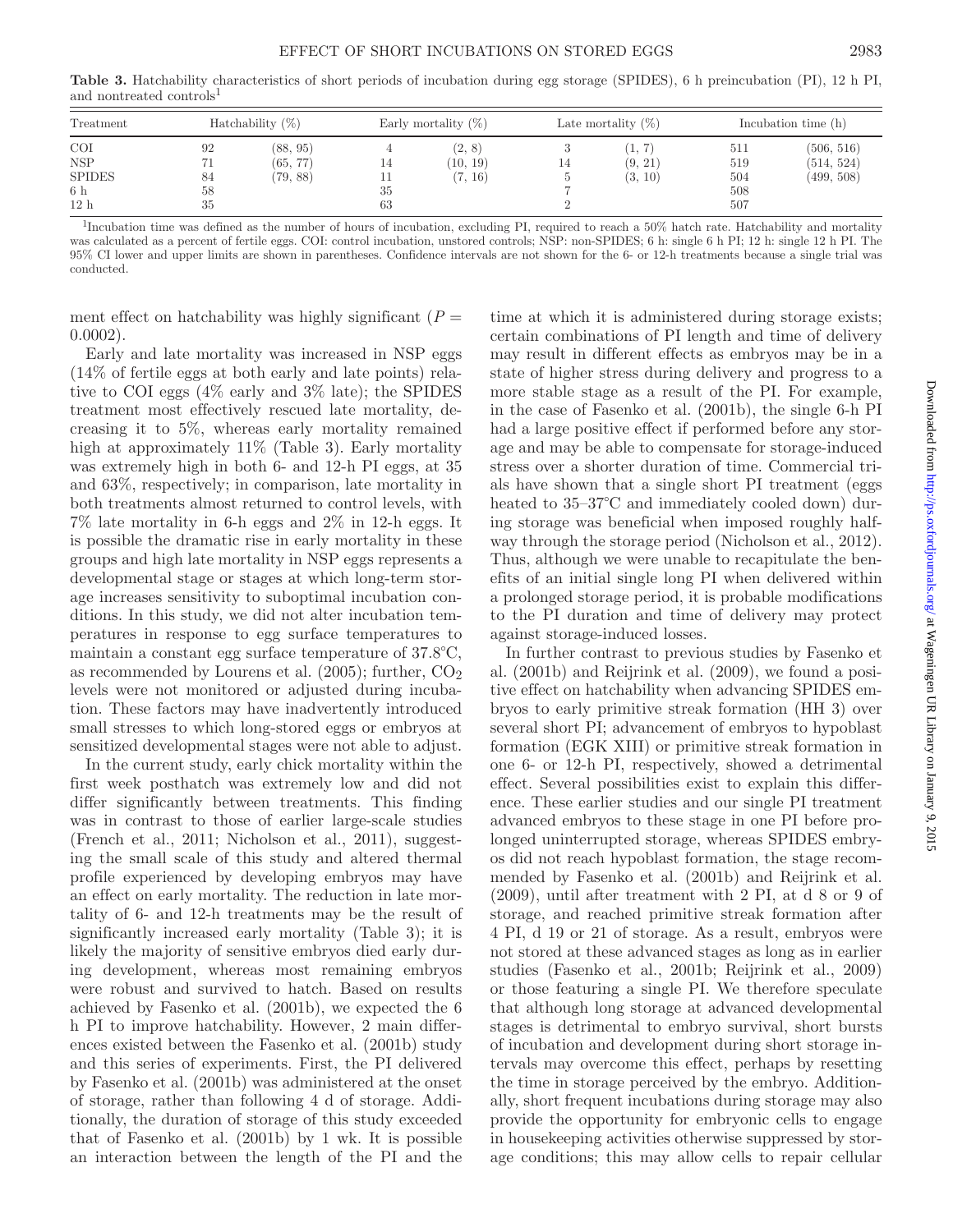2984 DYMOND ET AL.



**Figure 3.** Chicks treated with short periods of incubation during egg storage (SPIDES) exhibit higher BW in wk 1 to 4 posthatch. The x-axis shows treatment, and the y-axis shows BW (g). A) BW at hatch, B) BW 1 wk posthatch, C) BW 2 wk posthatch, D) BW 3 wk posthatch, and E) BW 4 wk posthatch. Bars represent 95% CI. COI: control incubation; NSP: non-SPIDES; S: SPIDES; 6 h: single 6 h PI; 12 h: single 12 h PI.

damage induced by storage (Ar and Meir, 2002). It remains a formal possibility that such cellular repair is more important than embryonic development and stage progression. Additional study of the cellular stress response and repair mechanisms in SPIDES versus longstored embryos is warranted.

A strong overall treatment effect was apparent in the length of incubation required to achieve a 50% hatch rate  $(P = 0.03)$ . As previously reported, prolonged storage resulted in an increase of the incubation time required to achieve a 50% hatch rate of NSP eggs relative to COI (Mather and Laughlin, 1976; Kirk et al., 1980; Meir and Ar, 1998; Christensen et al., 2002; Reijrink et al., 2010), with 21-d-stored NSP eggs requiring approximately 8 h more time in the incubator than the nonstored COI (Table 3). Interestingly, the SPIDES treatment surpassed even COI in incubation time, requiring 7 h less to reach the 50% hatch mark. Although



**Figure 4.** Chicks treated with short periods of incubation during egg storage (SPIDES) exhibit high relative growth in wk 1 posthatch. Relative growth is defined as the difference in bird mass between 2 wk, expressed as a percentage of the total bird mass during the prior week. Bars represent 95% CI. COI: control incubation; NSP: nontreated with short periods of incubation during egg storage (SPIDES); S: SPIDES; 6 h: single 6 h PI; 12 h: single 12 h PI.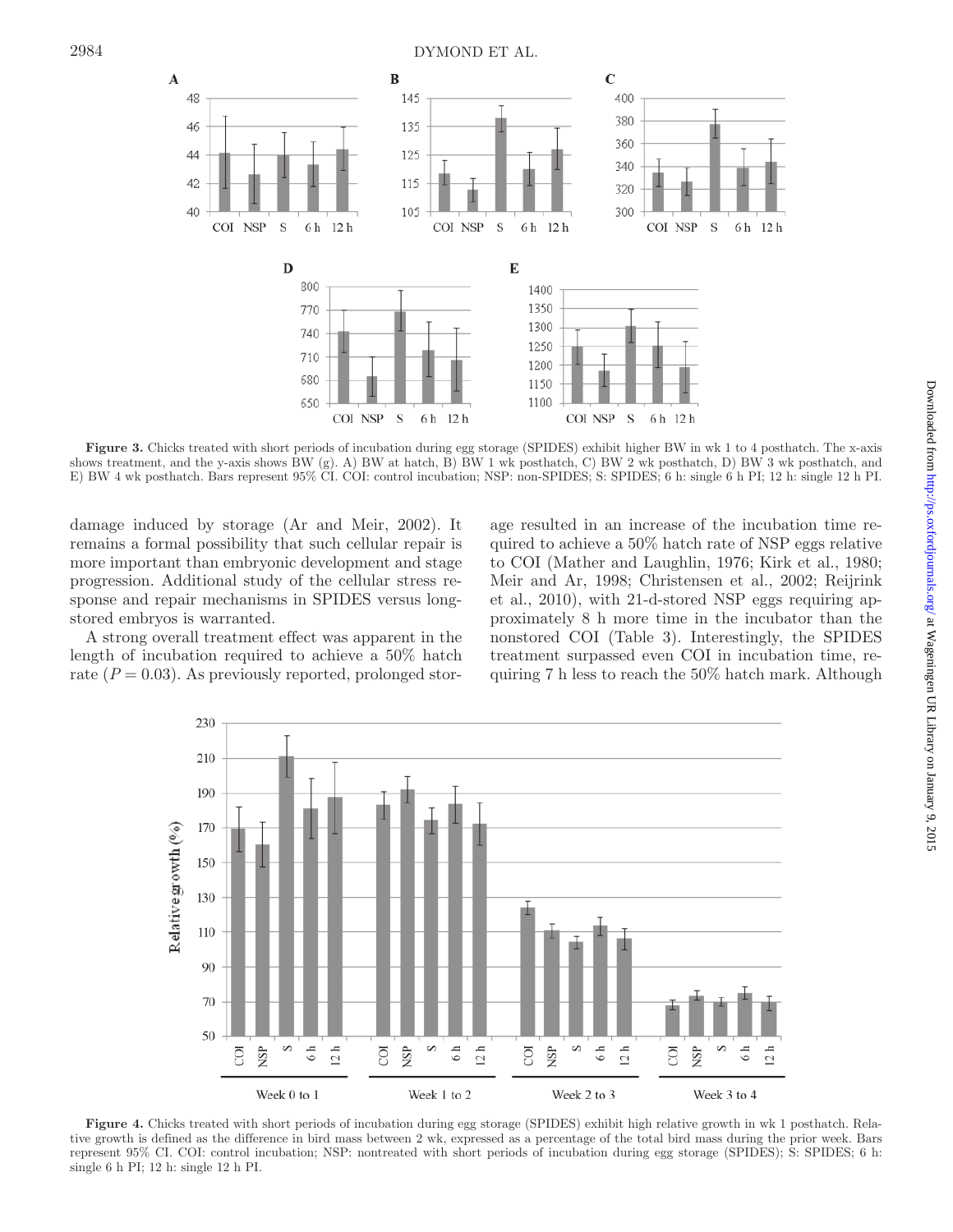the SPIDES-COI relationship was not significant in terms of hours of incubation required to reach 50%, the SPIDES-NSP relationship was significant (Table 3).

### *Chick Performance*

Prolonged egg storage has been shown to decrease chick quality and subsequent chick performance (Becker, 1960; Byng and Nash, 1962; Mather and Laughlin, 1979; Tona et al., 2003, 2004). To further examine the effect of prolonged storage on chick performance and to determine if the SPIDES treatment could rescue a storage phenotype, we chose to examine chick BW from hatch through 4 wk posthatch. Each bird was weighed on a weekly basis beginning with the day of hatch, and BW was compared. At wk 0 (hatch), the BW of all stored treatments (NSP, SPIDES, 6 h, and 12 h) did not differ significantly from that of unstored COI chicks (Figure 3A). By 7 d posthatch, chicks hatched from the SPIDES-treated eggs were heavier than all the other treatment groups, a weight advantage that persisted until the trial ended when the chicks were 4 wk old (Figure 3). This suggests the SPIDES treatment can improve chick performance. Weekly relative growth (**RG**) comparing COI and the different egg storage treatments (NSP, SPIDES, 6 h, and 12 h PI) was examined and an overall treatment effect was identified (*P*  $= 0.002$ . Although we anticipated the SPIDES chicks may have a higher RG through 4 wk of age, this was not the case; initially SPIDES chicks did exhibit a high RG (211.3% of the previous week's mass, significantly greater than 169.4% in COI chicks); however, by wk 1 posthatch the growth rate of SPIDES chicks decreased to a level not significantly different from nonstored controls (174.3 and 183.2%, respectively); RG of SPIDES chicks fell below that of nonstored controls during wk 2, then rebounded to control levels by wk 4 (Figure 4). Relative growth of NSP chicks also exhibited a slightly oscillatory behavior: at wk 1 and 2, RG of NSP chicks was comparable with that of COI chicks; at wk 3, NSP chicks showed a significant decreased RG relative to COI chicks (110.9 and 124.0%, respectively); however, at wk 4, RG of NSP chicks significantly exceeded that of COI chicks (73.8 and 68.3%, respectively). Similarly, the RG of 6 and 12 h chicks also fluctuated relative to COI chicks (Figure 4). Based on these results and



**Figure 5.** Body composition of control and treated chicks at hatch and wk 4 posthatch. A–D. Left panel, wk 0; right panel, wk 4; y-axes have the same units in both panels. Bars represent 95% CI. Diamonds: wk 0; circles: wk 4. COI: control incubation; NSP: nontreated with short periods of incubation during egg storage (SPIDES); S: SPIDES; 6 h: single 6 h PI; 12 h: single 12 h PI; BMD: bone mass density.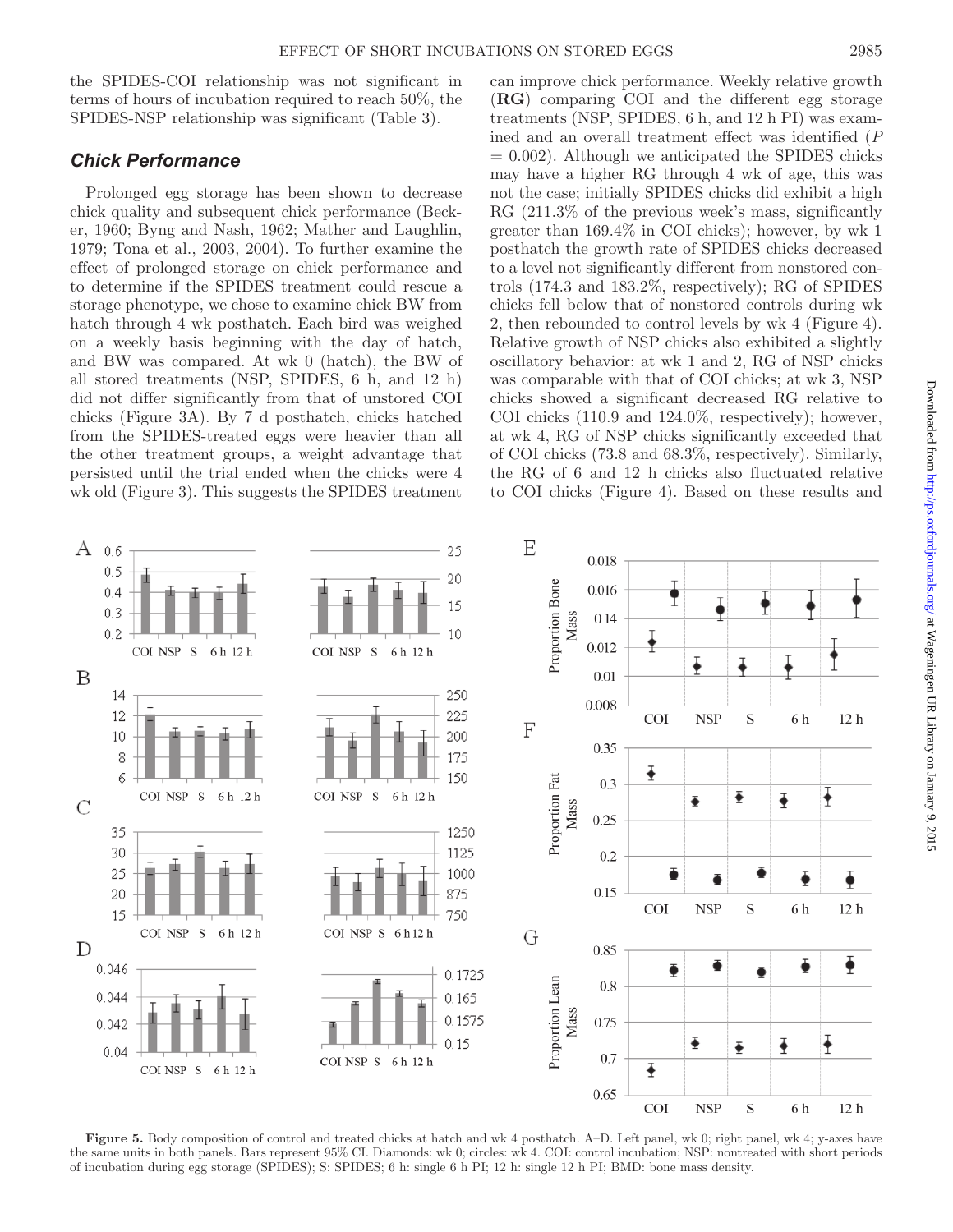the continuing increased BW of SPIDES chicks relative to controls (Figure 3), we speculate that initial large changes in RG have a greater impact on BW than later smaller changes.

In an attempt to determine the physiological basis of the differing BW and RG of the stored egg treatments, chick body composition was examined by DEXA at wk 0 (hatch), and following 4 wk of growth (Mitchell et al., 1997). The DEXA-based body composition analysis measures fat, lean, and bone content, as well as bone density. At wk 0, no differences were apparent between any of the treatment and control classes for most of these metrics; however, SPIDES chicks did exhibit increased bone mass content relative to other treatments (Figure 5A–D). At wk 4, by which weight differences and developmental changes had begun to manifest, numerous differences in body composition were apparent (Figure 5A-D). As the class with the lightest BW (Figure 3), NSP chicks exhibited reduced bone, fat, and lean masses; conversely, the SPIDES chicks, having the highest BW, exhibited the highest bone, fat, and lean masses. Because the bone, fat, and lean masses are correlated with total BW, changes in body composition will only be apparent when proportions are examined. Interestingly, the proportion of bone mass was decreased in all stored egg treatments relative to COI at wk 0 (*P*  $= 0.001$ ; this effect disappeared across all treatments by wk 4 ( $P = 0.44$ ; Figure 5E). Given these results, it is surprising bone density is increased in all stored strains relative to COI by wk 4 (Figure 5D). The proportion of fat mass was higher in COI than in all stored embryos at hatch  $(P < 0.0001)$ , similar to observed differences in bone density; by wk 4, the treatment effect on fat mass was diminished  $(P = 0.22)$ . Predictably, as fat mass was lower in all stored egg treatments at hatch (Figure 5F), these strains also exhibited an increased proportion of lean mass relative to the COI treatment  $(P < 0.0001$ ; Figure 5G). This effect is abrogated by wk  $4 (P = 0.24;$  Figure 5G). Thus, the SPIDES treatment generates 4-wk-old chicks with increased BW, a marginally increased proportion of fat, and increased bone density relative to other stored and nonstored treatments. The biological basis of these phenomena is not yet understood and warrants further research.

We have shown SPIDES is an effective method of negating the detrimental effects of long-term storage. Further research into the mechanisms by which body composition parameters are altered in long-term storage and by the SPIDES treatment will provide insight both into the physiological stresses experienced by embryos in storage and mechanisms induced by SPIDES to overcome these impediments.

#### **ACKNOWLEDGMENTS**

We gratefully acknowledge Danny Goyne and Joel Goyne for assistance in egg acquisition and transportation, Sue Rosoff, Joanne Wilson, Mark Rill, and Philip Bohrer for technical assistance, and Le Ann Blomberg

for critical reading of the manuscript (all with the Beltsville Agricultural Research Center, ARS, USDA, Beltsville, MD).

#### **REFERENCES**

- Ar, A., and M. Meir. 2002. Principles of preservation of embryonic viability during pre-incubation egg storage. Pages 1–14 in 11th European Poultry Conference Proceedings, Bremen. World's Poultry Science Association, Beekbergen, the Netherlands
- Arora, K. L., and I. L. Kosin. 1968. A heritable difference in the resistance of turkey blastoderms to prolonged preincubation storage—Cytological evidence. Poult. Sci. 47:2000–2002.
- Bakst, M. R., and V. Akuffo. 2002. Impact of egg storage on embryo development. Avian Poult. Biol. Rev. 13:125–131.
- Bakst, M. R., V. Akuffo, D. Nicholson, and N. French. 2012. Comparison of blastoderm traits from 2 lines of broilers before and after egg storage and incubation. Poult. Sci. 91:2645–2648.
- Bakst, M. R., and S. K. Gupta. 1997. Preincubation storage of turkey eggs: Impact on rate of early embryonic development. Br. Poult. Sci. 38:374–377.
- Becker, W. A. 1960. The storage of hatching eggs and the posthatching body weights of chickens. Poult. Sci. 39:588–590.
- Bloom, S. E., D. E. Muscarella, M. Y. Lee, and M. Rachlinski. 1998. Cell death in the avian blastoderm: Resistance to stress-induced apoptosis and expression of anti-apoptotic genes. Cell Death Differ. 5:529–538.
- Byng, A. J., and D. Nash. 1962. The effect of egg storage on hatchability. Br. Poult. Sci. 3:81–87.
- Christensen, V. L., M. J. Wineland, G. M. Fasenko, and W. E. Donaldson. 2001. Egg storage effects on plasma glucose and supply and demand tissue glycogen concentrations of broiler embryos. Poult. Sci. 80:1729–1735.
- Christensen, V. L., M. J. Wineland, G. M. Fasenko, and W. E. Donaldson. 2002. Egg storage alters weight of supply and demand organs of broiler chicken embryos. Poult. Sci. 81:1738–1743.
- Coleman, J. W., and P. B. Siegel. 1966. Selection for body weight at eight weeks of age. 5. Embryonic stage at oviposition and its relationship to hatchability. Poult. Sci. 45:1008–1011.
- Dymond, J. S., M. R. Bakst, D. Nicholson, and N. French. 2012. SPIDES treatment during prolonged egg storage increases hatchability and improves chick quality. Avian Biol. Rev. 5:163.
- Edwards, C. L. 1902. The physiological zero and the index of development for the egg of the domestic fowl (*Gallus domesticus*). Am. J. Physiol. 6:351–397.
- Eyal-Giladi, H., and S. Kochav. 1976. From cleavage to primitive streak formation: Complementary normal table and a new look at first stages of the development of the chick. I. General morphology. Dev. Biol. 49:321–337.
- Fasenko, G. M. 1996. Factors influencing embryo and poult viability and growth in stored turkey eggs. PhD Diss. North Carolina State University, Raleigh.
- Fasenko, G. M. 2007. Egg storage and the embryo. Poult. Sci. 86:1020–1024.
- Fasenko, G. M., V. L. Christensen, M. J. Wineland, and J. N. Petitte. 2001a. Examining the effects of prestorage incubation of turkey breeder eggs on embryonic development and hatchability of eggs stored for four or fourteen days. Poult. Sci. 80:132–138.
- Fasenko, G. M., R. T. Hardin, F. E. Robinson, and J. L. Wilson. 1992. Relationship of hen age and egg sequence position with fertility hatchability, viability, and preincubation embryonic development in broiler breeders. Poult. Sci. 71:1374–1383.
- Fasenko, G. M., F. E. Robinson, A. I. Whelan, K. M. Kremeniuk, and J. A. Walker. 2001b. Prestorage incubation of long-term stored broiler breeder eggs: 1. Effects on hatchability. Poult. Sci. 80:1406–1411.
- French, N. A., D. Nicholson, V. Kretzchmar, D. Goyne, and J. Veal. 2011. Effect of applying short periods of incubation temperature during pre-incubation egg storage on the hatchability of broiler eggs. Poult. Sci. (E-Suppl. 1):43. (Abstr.)
- Funk, E. M., and H. V. Biellier. 1944. The minimum temperature for embryonic development in the domestic fowl (*Gallus domesticus*). Poult. Sci. 23:538–540.